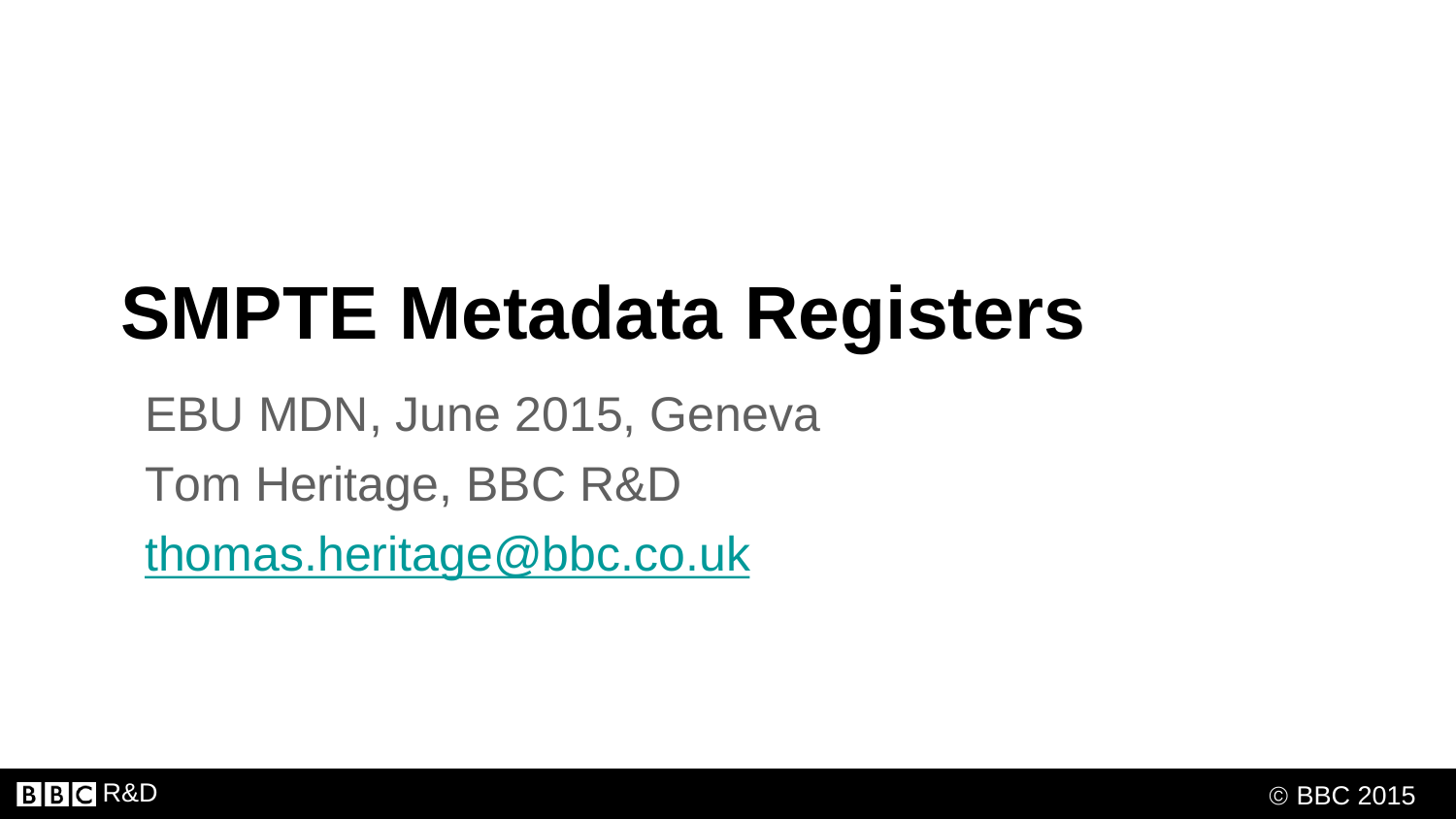### **Metadata Definitions**



## **Dictionary / Look-Up Table: Element instance values**

Label

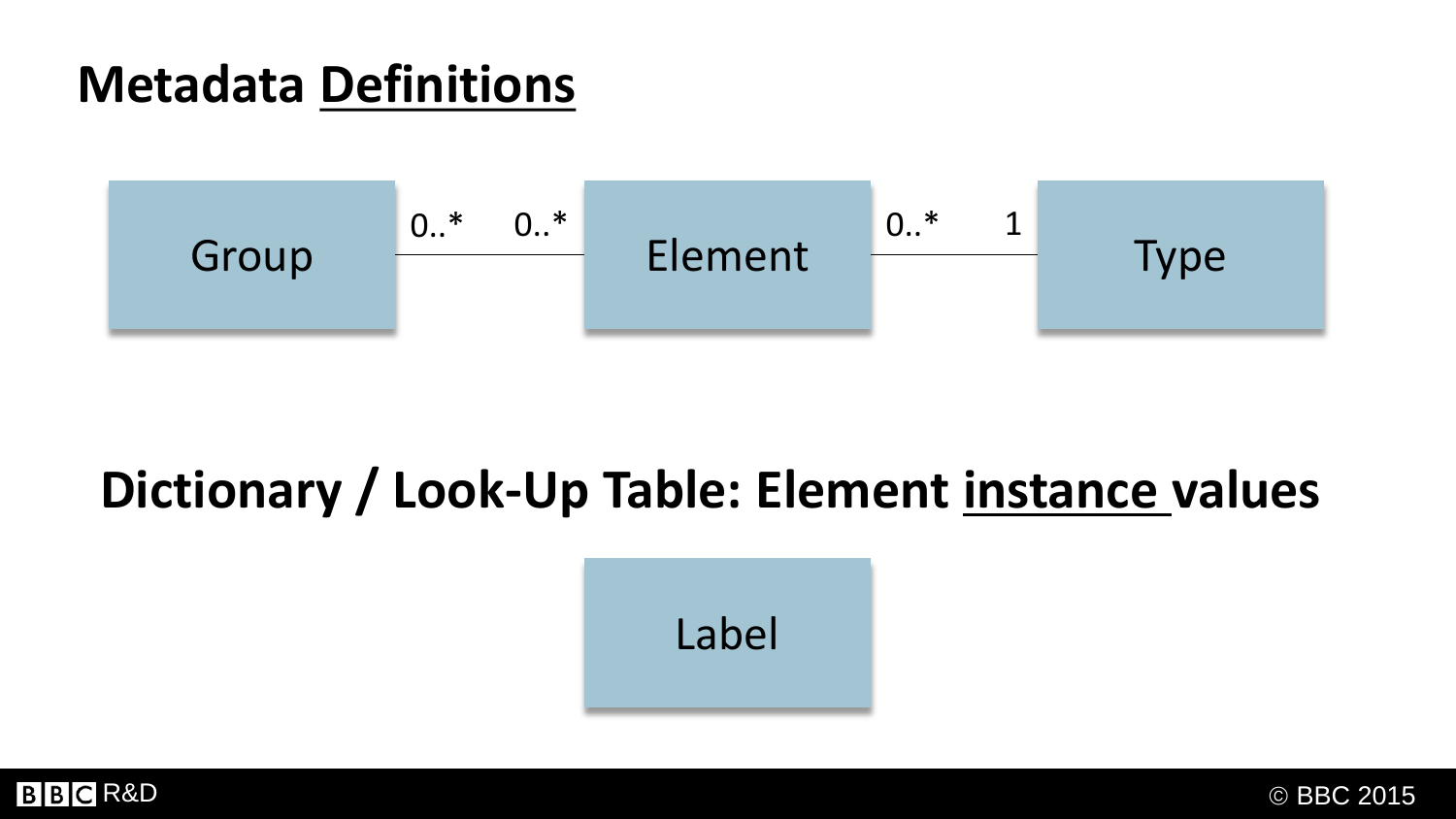## **Globally unique ID 1**

*Universal Label (UL):* 06.0e.2b.34.04.01.01.0a.04.01.02.02.01.32.31.02

## **Globally unique ID 2**

*Symbol:* H264MPEG4AVCHigh422IntraRP2027ConstrainedClass100108050iCoding *Namespace:* http://www.smpte-ra.org/reg/400/2012

## **Meaning**

*Name:* H.264/MPEG-4 AVC High 422 Intra RP2027 Constrained Class 100 1080/50i Coding *Definition:* Identifies H.264/MPEG-4 AVC High 422 Intra RP2027 Constrained Class 100 1080/50i Coding *Defining Document:* SMPTE RP 2027

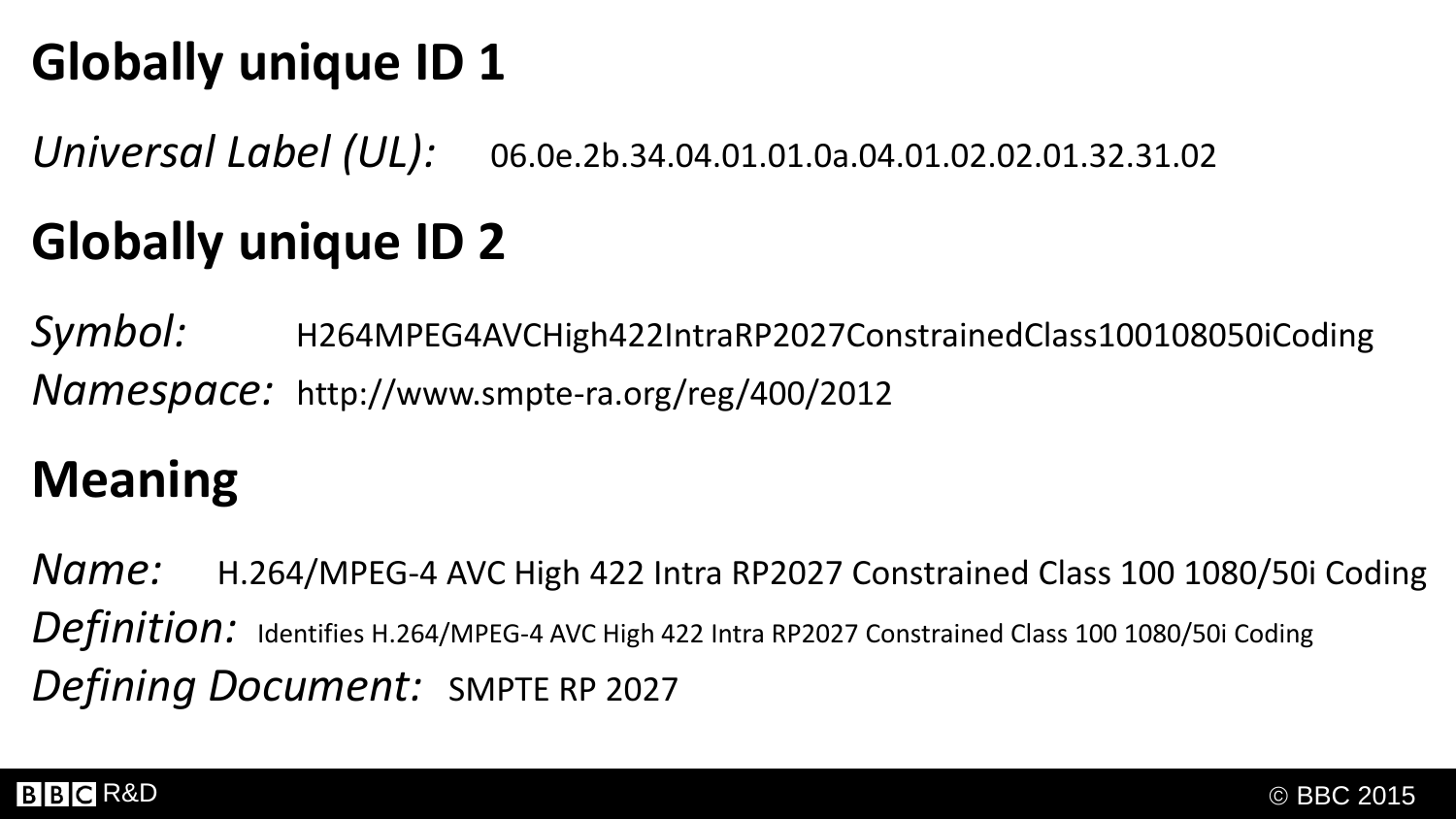### **Entries per Register**

| Elements:      | 2500 |
|----------------|------|
| <b>Groups:</b> | 350  |
| Types:         | 450  |
| Labels:        | 2400 |

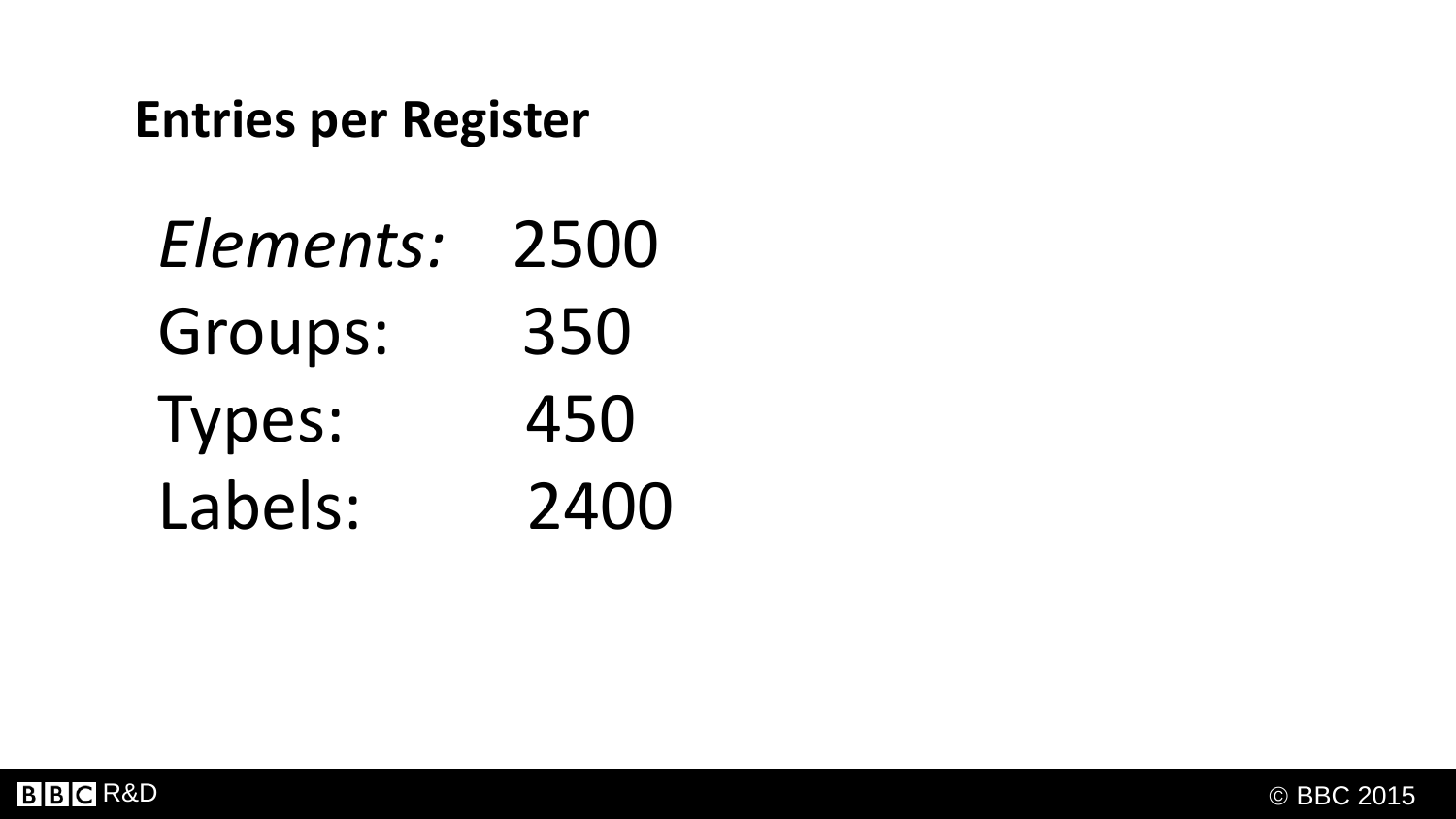**K**

# "UKDPP 3D" / "3D": FALSE



06.0e.2b.34.01.01.01.01.0d.0c.01.01.01.01.0a.00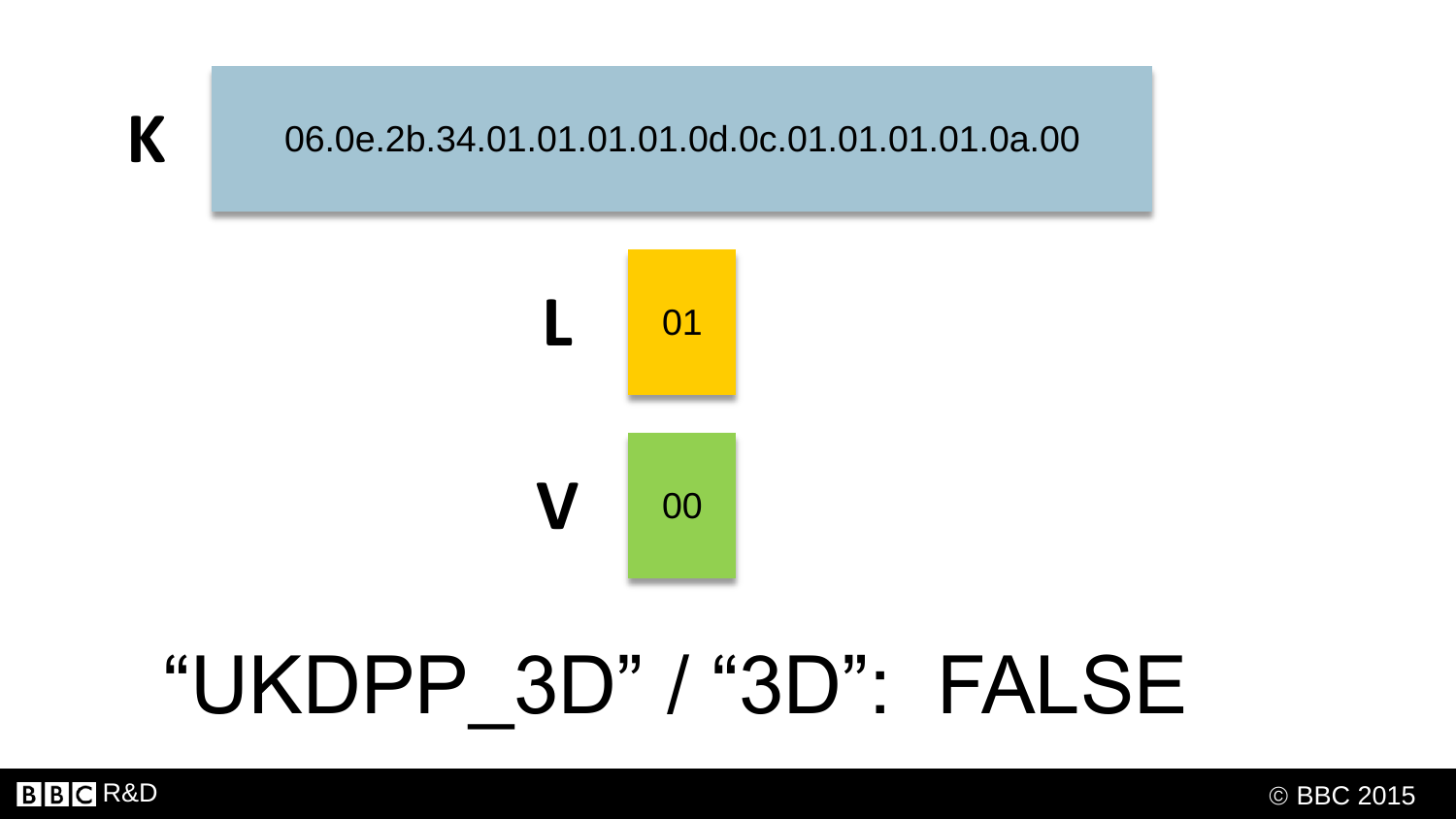

**BBC** R&D © BBC 2015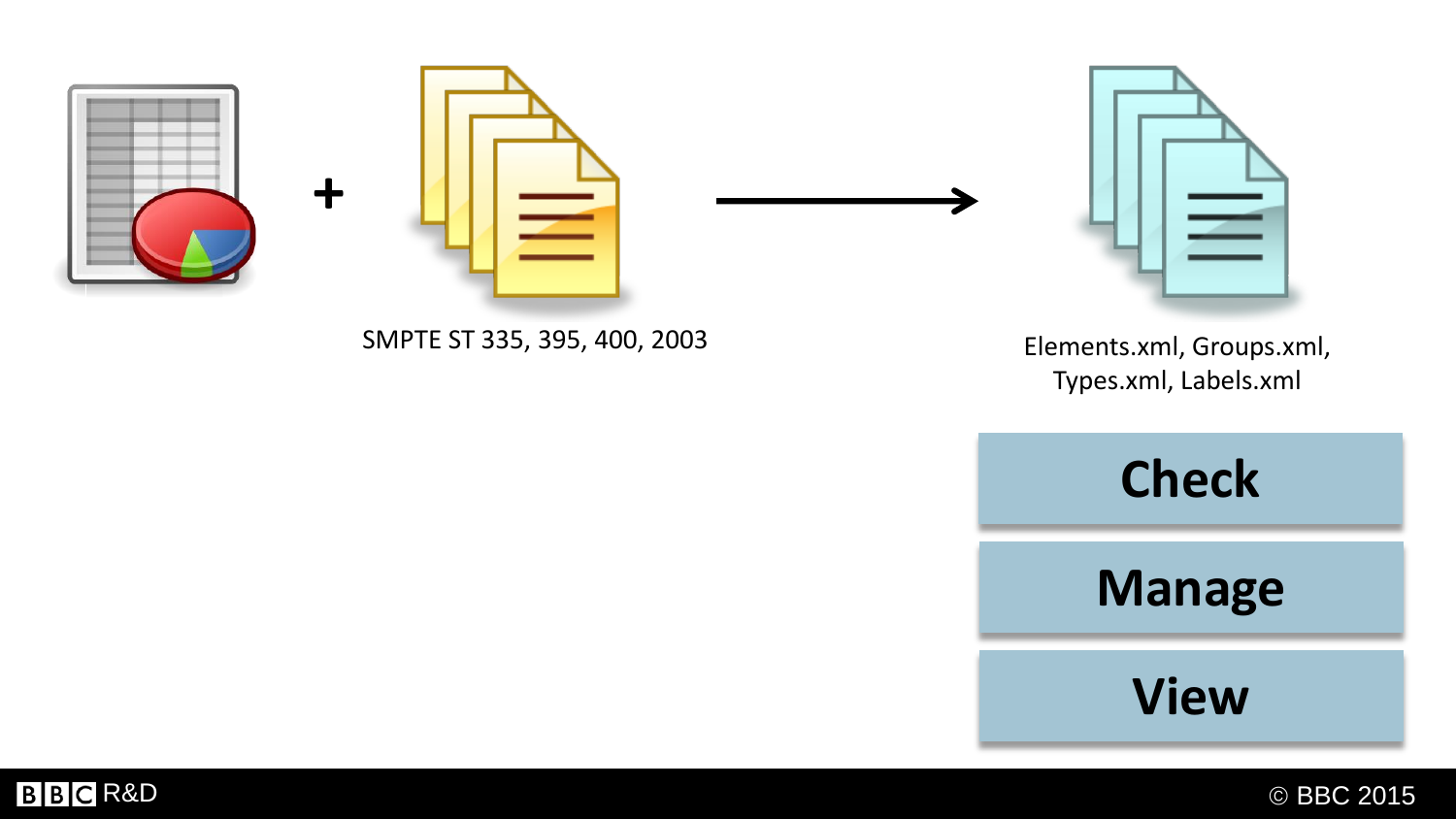### **Case Study 1: IMF**

# Interoperable Master Format



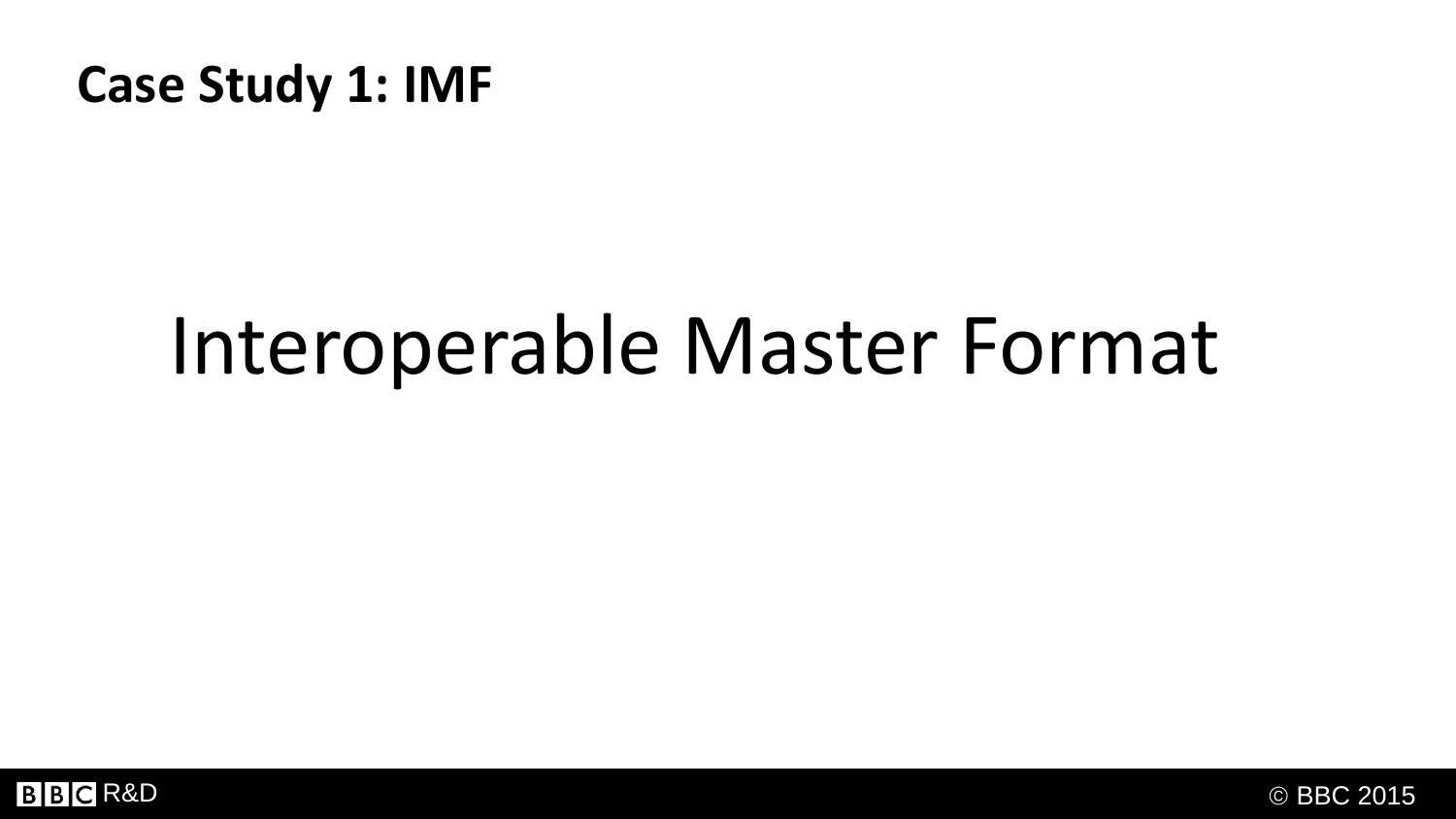

metadata\_as\_Reg-XML.xml

video\_asset.mxf

**BBC** R&D © BBC 2015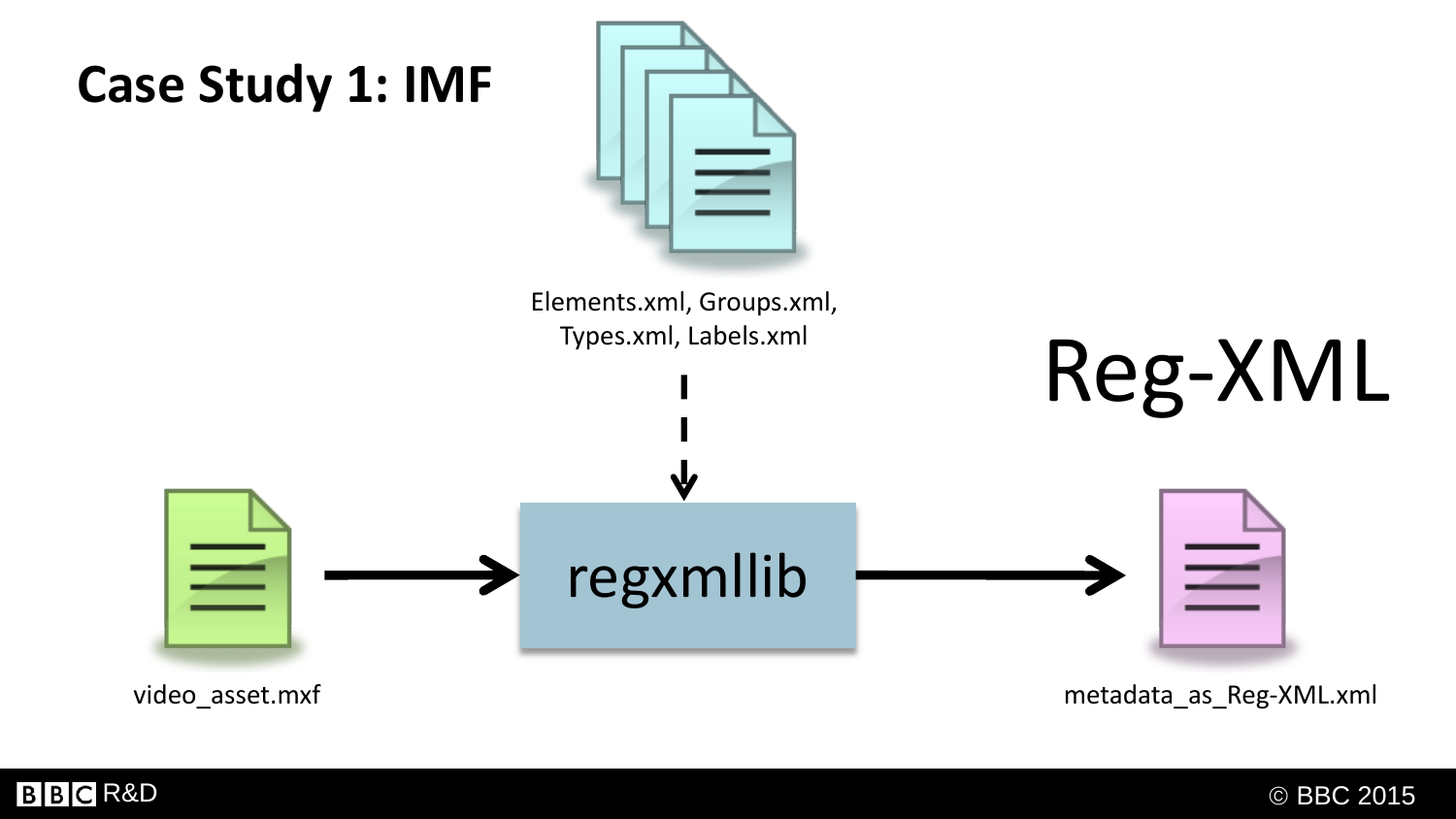#### <r1:DescriptiveFrameworkObject>

<r3:DM\_AS\_11\_Core\_Framework ns0:uid=**"urn:uuid:8cd9fbd4-f714-4654-848e-1f8b23ad917e"**> <r4:AS\_11\_Primary\_Audio\_Language>**eng**</r4:AS\_11\_Primary\_Audio\_Language> <r4:AS\_11\_Audio\_Track\_Layout>**Layout\_EBU\_R\_48\_2a**</r4:AS\_11\_Audio\_Track\_Layout> <r4:AS\_11\_Episode\_Title\_Number>**DPP DM Test File**</r4:AS\_11\_Episode\_Title\_Number> <r4:AS\_11\_Shim\_Name>**UK DPP HD**</r4:AS\_11\_Shim\_Name> <r4:AS\_11\_Series\_Title>**Series Title**</r4:AS\_11\_Series\_Title> <r4:AS\_11\_Closed\_Captions\_Present>**False**</r4:AS\_11\_Closed\_Captions\_Present> <r4:AS\_11\_Shim\_Version>**1.1**</r4:AS\_11\_Shim\_Version> <r4:AS\_11\_Programme\_Title>Post Watershed Version</r4:AS\_11\_Programme\_Title> </r3:DM\_AS\_11\_Core\_Framework> </r1:DescriptiveFrameworkObject>

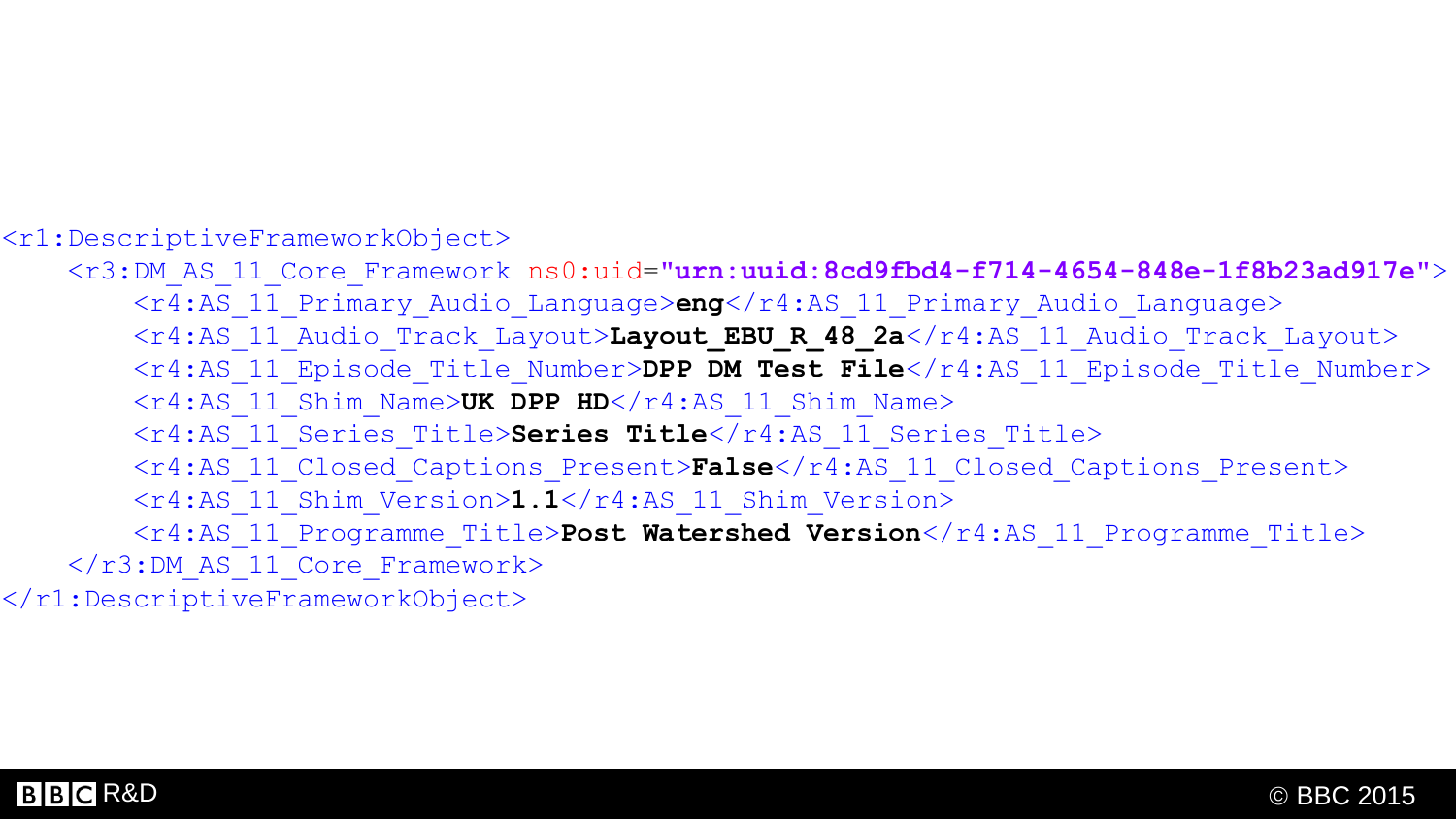### **Case Study 2: AMWA AS-11 DPP**

# AMWA AS-11 – Digital Production Partnership (DPP) "Shims"